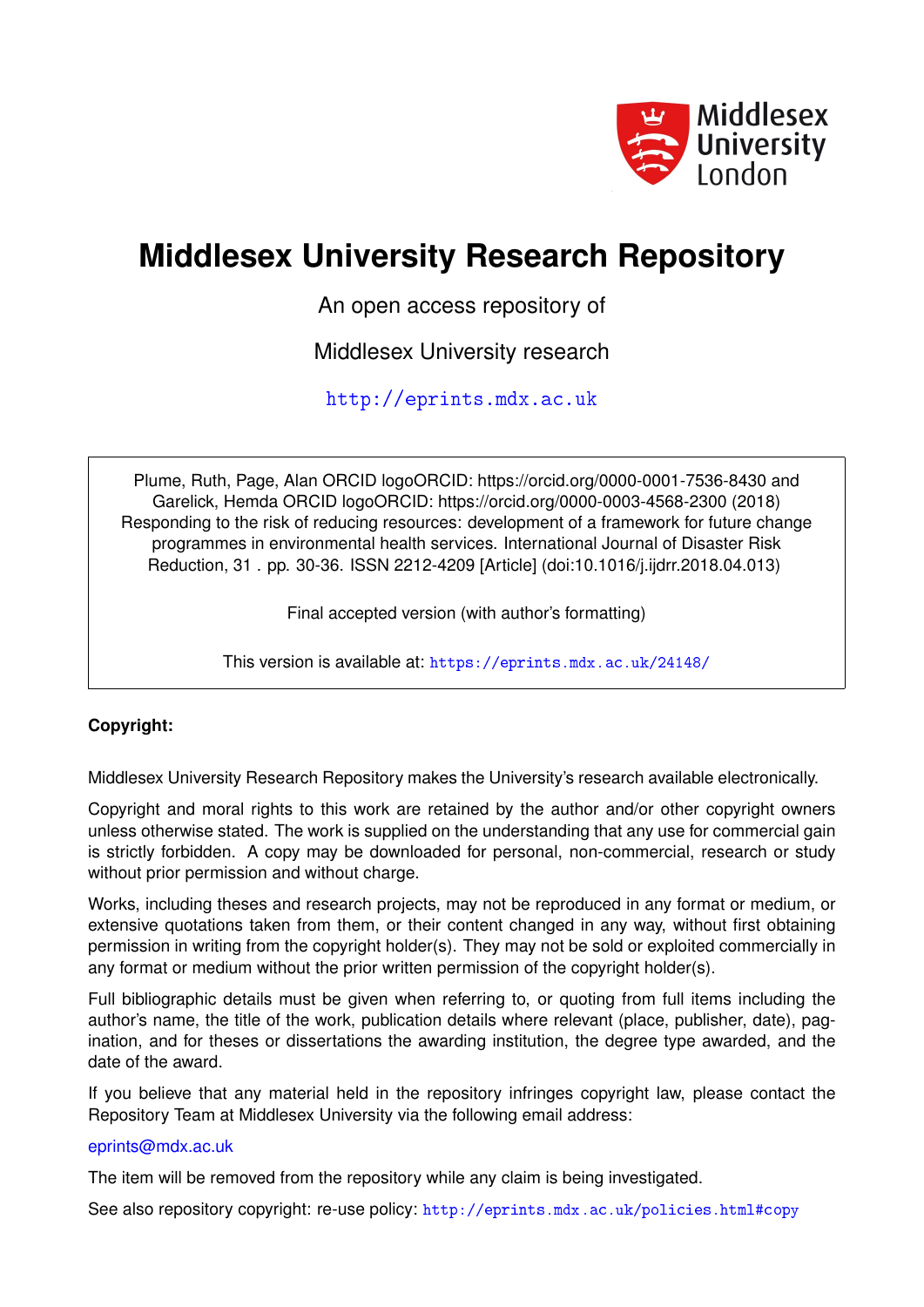# **Responding to the risk of reducing resources: Development of a framework for future change programmes in Environmental Health Services**

**Ruth PLUME<sup>1</sup>**, Dr Alan PAGE <sup>2</sup>, Professor Hemda GARELICK<sup>3</sup>

1 Middlesex University, London, United Kingdom, r.plume@mdx.ac.uk <sup>2</sup> Middlesex University, London, United Kingdom, a.page@mdx.ac.uk <sup>3</sup> Middlesex University, London, United Kingdom, h.garelick@mdx.ac.uk

**Abstract:** Environmental Health services in the UK have been subject to significant resource reduction over the last 5 years. It is suggested that services risk becoming unsustainable unless efficient and effective ways of working are employed. With this in mind this paper presents the findings of research into the experience of practitioners who are developing and delivering evolving Environmental Health services in English local authorities in the context of deep cutting budget reductions. The research explores the experience of change and identifies lessons learnt in the development and execution of new models of Environmental Health service delivery to mitigate against risks of unsustainable or undeliverable services. Interviews were carried out with the participants to capture their experience of change and the impact on service delivery. A range of service delivery models have been examined including outsourcing, shared services, regional delivery models and discussion of mutual arrangements and at various stages of development from planning through to full transformation. Field work was undertaken between 2014 and 2016. Thematic analysis of interview transcripts has identified six emergent themes of the experience of change: managing changes effectively; understanding the reasons for change; understanding the nature of Environmental Health; meaningful consultation; viability of the proposal; planning and timeliness. Environmental Health services undergoing transformation may benefit from taking into account the lessons learnt by organisations that have previously undergone significant change in their response to the risk of a reducing resource.

#### **Keywords: Environmental Health; austerity; regulation; emerging risk; outsourcing; managing change.**

## **1. Introduction**

*Context:* Environmental Health is a discipline with an historic basis in public health protection which has developed into a modern profession. The World Health Organisation (2006) advocates a regulatory perspective within the public health discipline. In many countries this has emerged in the form of Environmental Health services. Such services seek to ensure a healthy environment across a range of areas including: where we live; where we work;, what we eat; and the quality of the surrounding natural environment. The landscape for Environmental Health service delivery in the United Kingdom (UK) is affected by a range of complex external forces. These include drivers for better regulation (Kellett 2008), regulatory change, austerity (Gainsbury and Neville 2005), devolution (Sandford 2015a), social context, delivery models (Grant Thornton UK 2014) and delivery ethos. Social and economic contexts such as changing demographics, economic change and political change present further challenges. Performance measurement with an emphasis on accountability, value for money and outcomes focus, leading to "New Public Management (NPM)" has developed as a managerialist perspective on the delivery of public services (Massey & Pyper 2005) and is established via privatisation, reorganisation, competition and improved efficiency. The message from the UK government is clear, in that, it wants local authorities to transform services to adapt to this new context. Oversight of this "improvement" process has been led by the Audit Commission (dissolved in 2015) and the Local Better Regulation Office, later reformed as the Better Regulation Delivery Office.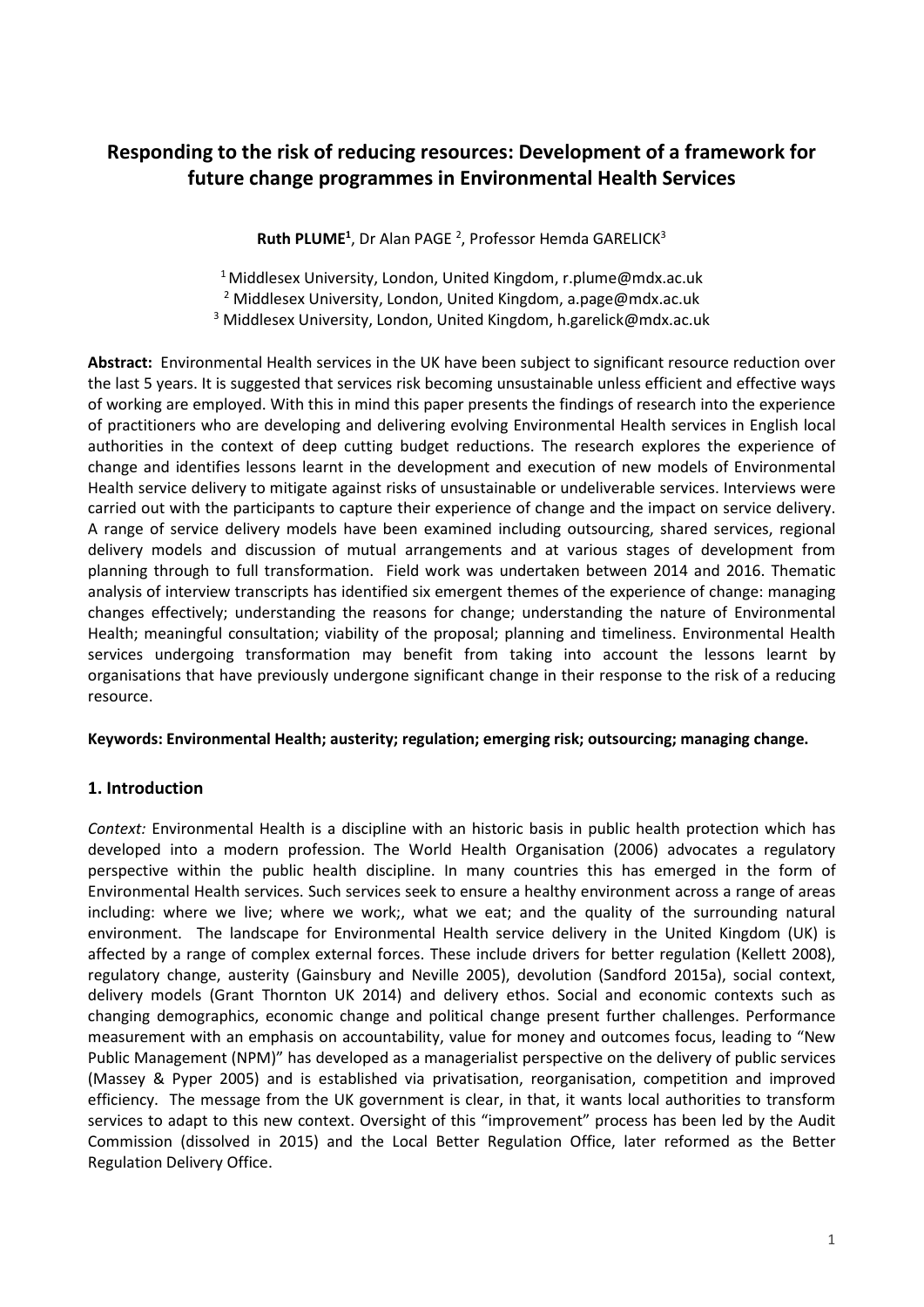*The Emergent Risks:* The challenging political direction and austerity measures introduced in the UK since 2010 have had a considerable impact on local authorities and how they deliver their public health protection and regulatory function. According to Gainsbury and Neville (2015) English local authority budgets have been cut by £1.8 billion in real terms since 2010 with at least another £9.5bn expected by the end of the decade. "The part played by councils in protecting public safety through local environmental regulation, food inspections and workplace health and safety checks has also been scaled back by sharp cuts, as government directions to reduce "red tape" have been given further impetus by the need to save money and reduce staff" (ibid, pg 1). The CIEH Workforce Survey 2014/15 confirms the average budget for Environmental Health services has fallen in real terms by 6.8% between 2013-14 and 2014-15, with the Local Government Association (LGA) pointing to a significant loss of skills and experience through early retirement and voluntary redundancy (LGA 2015a). The LGA also examined the challenges for public health protection services, recognising the particular challenge for small sized organisations with a high reliance on government funding. The issue for small agencies is exacerbated by the broad range of functions within public health protection services, which as the authors highlight (ibid) mean it is often more difficult to explain the range of services and thus to protect them from budgetary reduction.

*The Emergent Responses:* Grant Thornton UK (2014) examined local government's response to these challenging conditions in the context of public health protection services and found innovation and an emergence of alternative delivery mechanisms including: contracts and partnerships with other public sector bodies; contracts, partnerships and joint venture vehicles with the private sector; and new public sector/non-public sector entities (creation of new local authority companies, social enterprises and trusts). The Local Government Act 1972 provides a legal framework for local authorities to share and outsource services and some public bodies have used private companies to deliver shared services (Sandford 2015b). To date, in relation to public health protection, the evidence suggests that the predominant response is local authorities sharing staff and services, with 416 shared service arrangements occurring between councils across the country resulting in £462 million of efficiency savings (LGA 2015b). However, there is limited evidence of outsourcing public health protection services and the future of such outsourcing of a stand-alone public health protection services is doubtful (LGA 2015a). That said, a small number of councils have outsourced wider domains of local authority services that have included public health protection. Sandford (2015b) also points to a number of examples of council services being delivered through mutuals. A public service mutual is defined as an organisation which has left the public sector 'parent body' but continues to deliver public services. Employees play a significant role in the operation and control of a mutual (ibid).

*The Study:* We explored the experiences of an outsourced Environmental Health service and compare this to other evolving forms of service delivery through an exploration of the experience of practitioners involved in developing and delivering evolving delivery models in English local authorities. The models examined were in various stages of development from planning through to full transformation. Data collection commenced in 2014 and continued until 2016. Research participants were local authority officers, managers, commissioners and leading members of the Chartered Institute of Environmental Health (CIEH) who have been closely involved in Environmental Health service changes, both in the planning and delivery stages of a variety of models. Their experiences are reflected upon and lessons learnt for the future are drawn from this personal and professional reflection.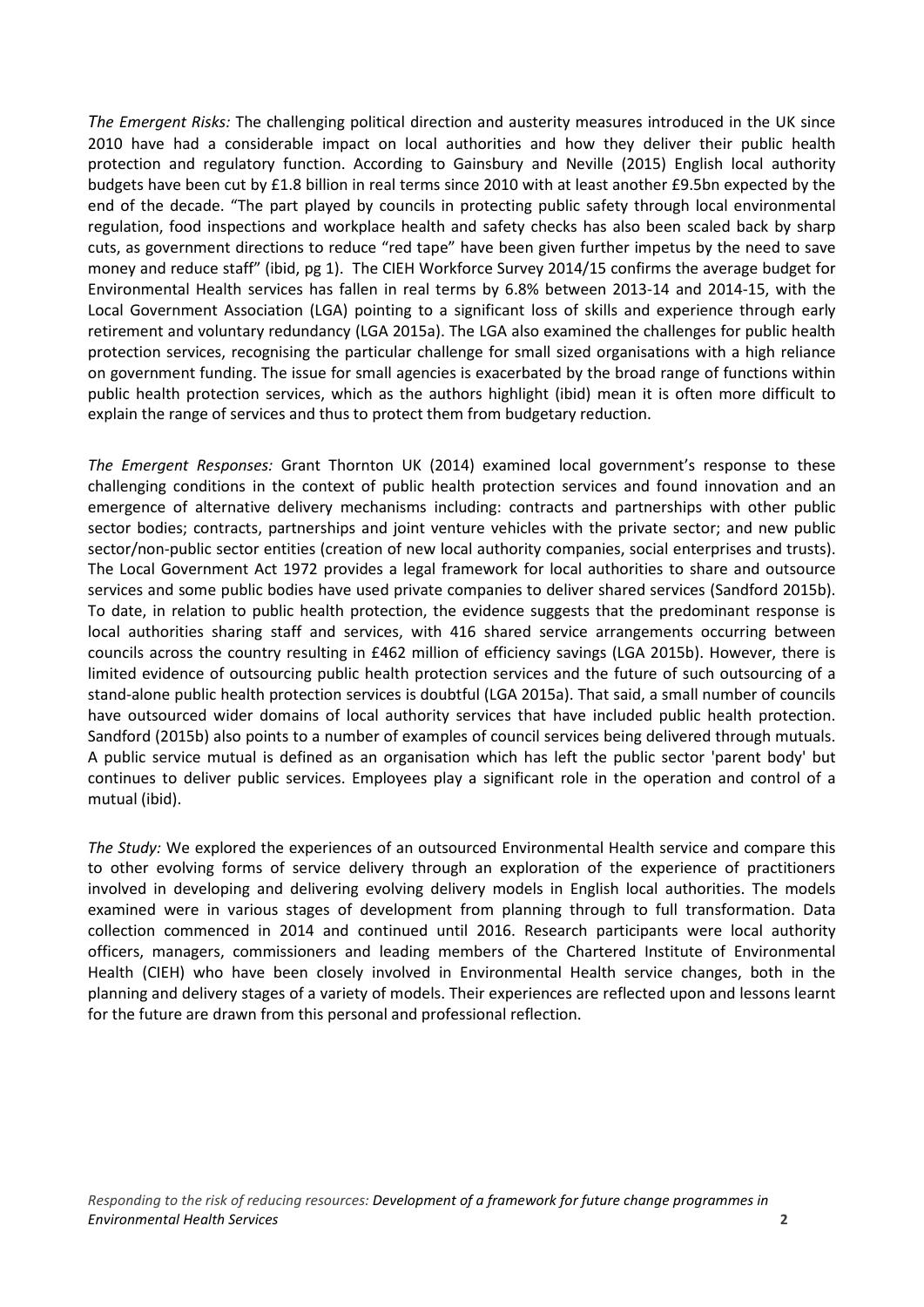#### **2. Method**

The methodology adopted a constructivist research approach utilising an open research question which was defined as "What are the lessons to learn from the implementation process for differing and evolving service delivery models for Environmental Health?" This approach was used to illicit and value the voice of the participants and to extract personal reflections. The data collection approach followed a comparative multiple-case study design which offered a more robust study than a single case study approach (Yin 2009). The cases were selected to ensure that a range of models of service delivery were explored as identified by Grant Thornton UK (2014). Models of service delivery included were: outsourcing; regional shared public protection service; mutualisation; shared services (management only) and shared services (field officers and management). In addition, there were participants from leading members of the professional body (Chartered Institute of Environmental Health) and the Association of London Environmental Health Managers who had been involved as consultants in the change management with respect to the models of service delivery being explored. The study employed a qualitative method of data capture using a series of unstructured reflective interviews with 14 participants from 11 organisations. Some of these interviews were iterative over the period of transformation, whilst others were single events to explore experiences at various stages of transformation. Each interview lasted for about one hour, was recorded and fully transcribed. In this study, the researcher had 20 years' experience in working in a local authority Environmental Health service and in the specific technical areas being investigated which placed the researcher directly inside the study context with knowledge of what the job entails and the stresses and strains therein (Robson 2002). Therefore, there was a position of trust between the researched and the researcher based upon specialist knowledge of the service under review (Harris 2005). All data collected was kept anonymously and the particpating organisations are not named. Ethical approval for this study was granted by Middlesex University, School of Science and Technology, Natural Sciences Ethics sub-Committee. Thematic analysis was employed to identify, analyse and report on patterns (themes) within the data*.* The thematic analysis followed phases as suggested by Braun and Clarke (2006). The recorded interviews were transcribed which provided an opportunity for familiarisation with the data. The transcriptions were searched manually to find repeated patterns of meaning issues of potential interest in relation to the research question. Initial codes for the data were identified from repeated words or comparative phrases and the codes were organised into meaningful groups in relation to the research question. The next phase was to consider how these data codes may combine to develop emerging themes. The data codes were organised into thematic maps where the data codes were considered as influencing sub themes which linked to a main central theme.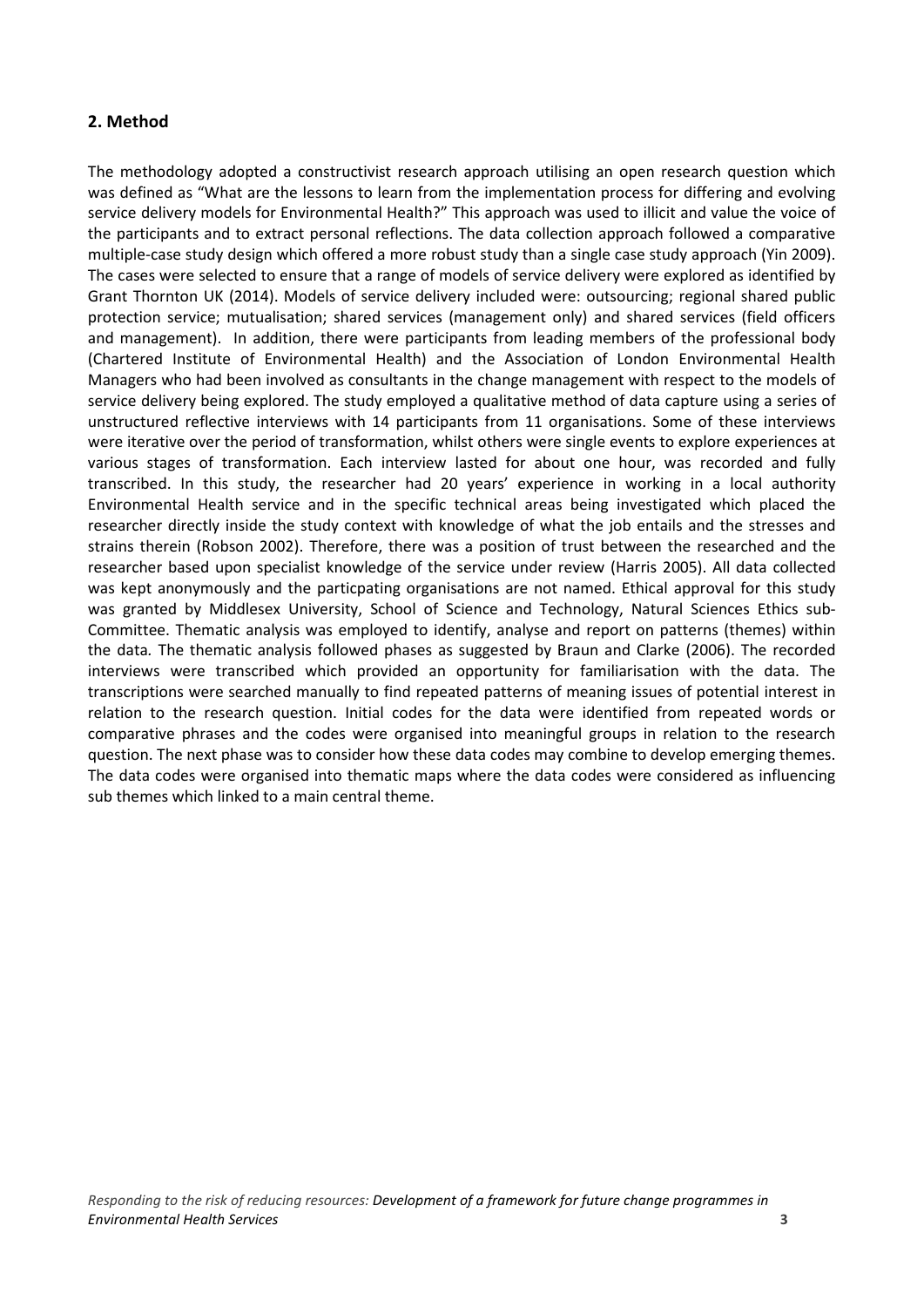#### **3. Results and Discussion**

Six main themes have emerged from the data analysis (see Figure1) and are as follows: understanding the reasons for change; understanding the nature of Environmental Health; planning and timeliness; viability of the proposal; managing changes effectively; and meaningful consultation. These six themes were then grouped into three complimentary pairs. For each emerging pair of themes the influencing sub themes are first identified and then discussed in the light of the participant responses.



*Figure 1: Thematic Analysis: The six emerging themes.*

#### **3.1 Understanding the nature of Environmental Health and understanding the reasons for change**

Understanding the reasons for change and understanding the nature of Environmental Health are separate themes but are grouped together due to their complimentary nature (see Figure 2 below).



#### *Figure 2: Understanding the reasons for change and understanding the nature of Environmental Health themes*

#### **3.1.1 Understanding the nature of Environmental Health**

*Influencing sub themes: Problem solving, Breadth, Knowledge, Improving public health, Statutory, Regulatory, Emerging service demands, Priority, Awareness.* This research has pointed to the need for an understanding of the nature of Environmental Health which involves not just an appreciation of the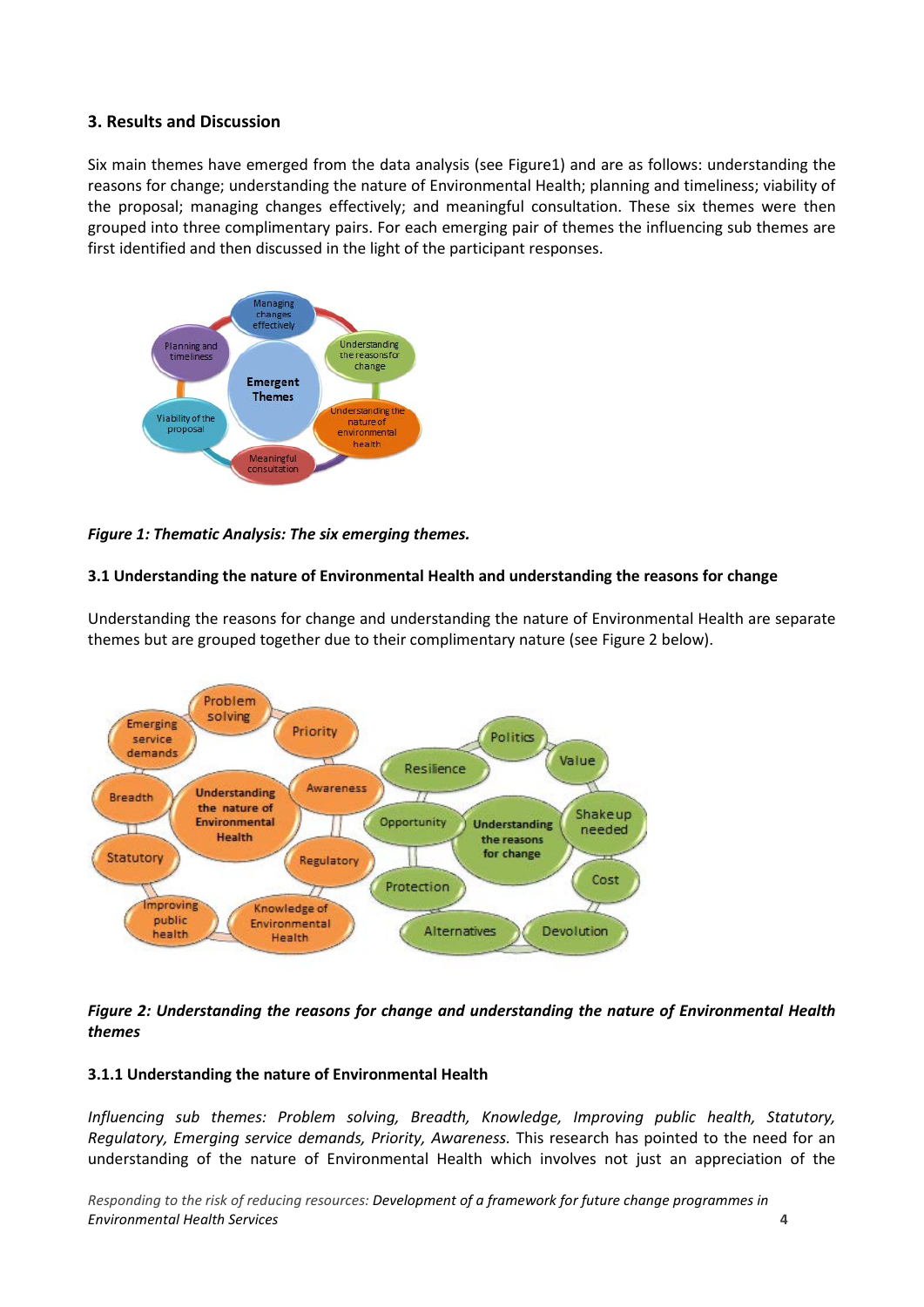breadth of the subject area but also the various ways of achieving the outcomes. Detailed knowledge of the nature of Environmental Health services may not be required to manage delivery but a lack of sufficient knowledge can lead to problems. Environmental Health Practitioners, whether based in the UK or elsewhere, have a raft of legislation and a choice of subsequent tools to deal with matters that bring about a risk to the public's health. Participants found that detailing their Environmental Health service entailed a detailed understanding of the legality of the service provision. Lack of knowledge of the nature of Environmental Health services from a potential delivery body was noted as a potential barrier and risk and given the substantial breadth of service this can pose significant issues. Participants also noted that the way Environmental Health Practitioners (EHPs) work may give potential service providers unexpected difficulties. Participants realised that EHPs are very different to work with as they are constantly trying to make things better which means that they probably point out more issues than perhaps you might get from other professionals. In addition, establishing an evidence base that measures effectiveness of Environmental Health services and the improvement in public health outcomes will play an important part in designing future models of Environmental Health service delivery. What EHPs do is well established but the benefits are tacit rather than explicit, and thus demonstrating success can be difficult, in itself posing a substantial business risk. Participants noted that creating measurable outcomes is an effective way of increasing awareness and prioritising Environmental Health services. Thus the design of performance indicators by people who understand the nature of Environmental Health can raise the profile of Environmental Health services. Some participants underestimated how little new contract managers knew about Environmental Health and there was a concern that service commissioners will not understand the nature services they may be contracting out. Participants agreed that the setting up of any contract or service delivery model needs to be prescriptive enough to ensure adequate level of service delivery but be flexible to deal with emerging demands.

#### **3.1.2 Understanding the reasons for change**

*Influencing sub themes: Politics, Value, Shake up needed, Costs, Devolution, Alternatives, Protection, Opportunity, Resilience.* Understanding the reason for change was a fundamental issue for participants; unless the reasons for change are understood and accepted then engagement of staff in the change process can only be superficial. All participants accepted that change was inevitable and there was consensus that change was needed and the range of responses evidences this. In general, the more senior the participant was in the organisation the more they understood the reasons for change It was noted that at field officer level, there was a differential in response with more concern expressed by those with a long continuous employment history, whilst those who were relatively new, being more open to the process of change. However, participants acknowledged that changes affect people in different ways and not all see the benefits. Understanding the reasons for change enabled the participants to see the benefits of the changes they were undergoing. An interesting observation made by some participants was that Local Authorities can become quite complacent in service delivery and some members of the community they serve have developed a negative/stereotypical view of council employees and their behaviour, and a fundamental review of the service offered might be timely. In light of the ongoing budgetary restrictions impacting on local authorities, participants identified advantages of developing a new service model as preventing year on year cuts; and that the shared services model provided a degree of resilience in organisations where there are dwindling staff numbers. The national and local political agenda is fundamental to local authority service delivery and all participants understood the politics involved in the change. The depth of the participants understanding of the politics depended on their role, with the leaders of organisation being most immersed in the political agenda. Frontline officers were least concerned with the political agenda but all understood the implications of working within or for a political organisation. Participants' professional and personal values influenced their view of the best model of service delivery, for example, all of the participants felt strongly that the ethos of public service and Environmental Health should be protected in new models of Environmental Health service delivery. This did not necessarily mean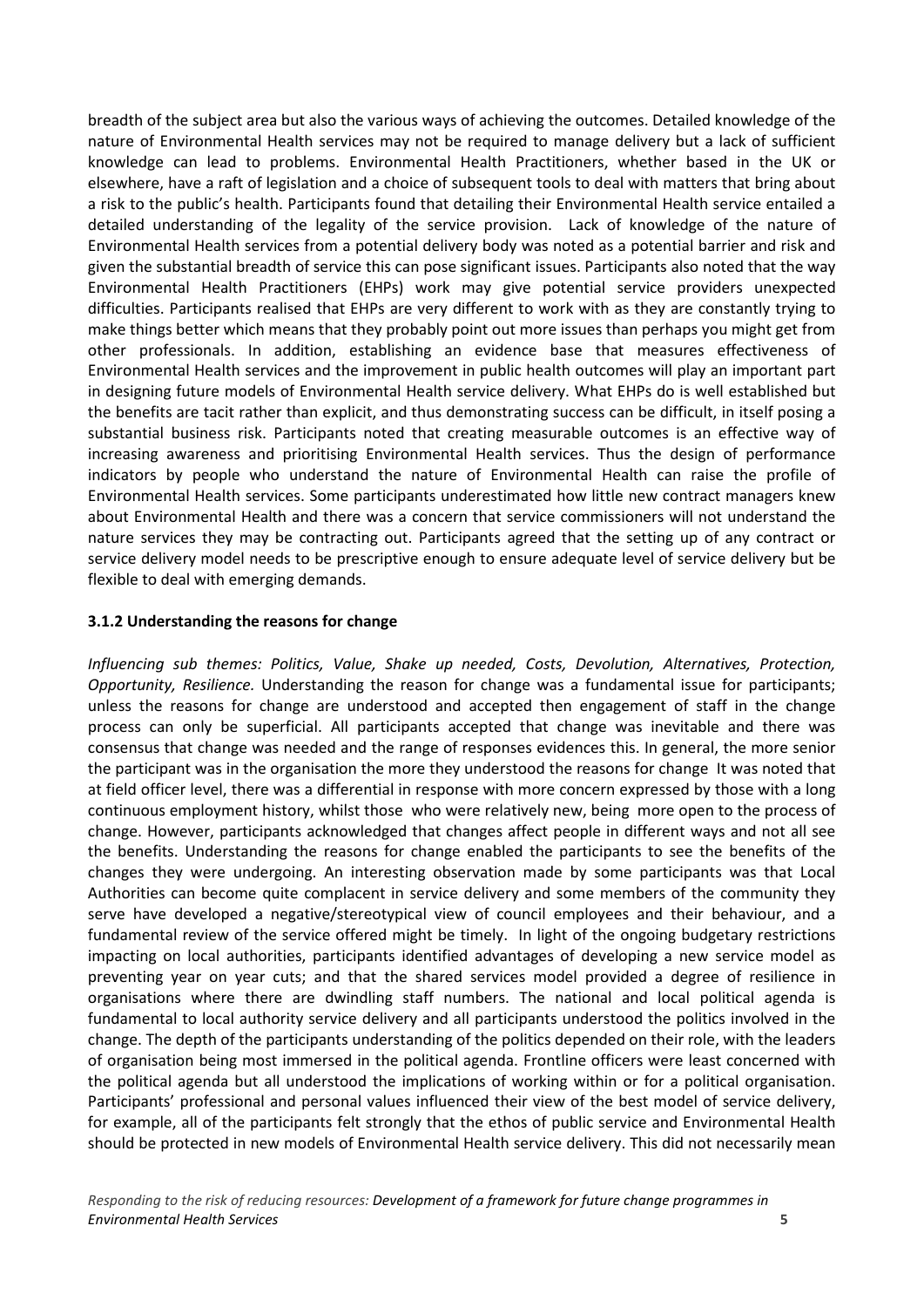keeping services the same but ensuring that new services maintained the professional values of Environmental Health.

#### **3.2 Planning, timeliness and viability of the proposal.**

Planning and timeliness and viability of the programme are separate themes but are grouped together due to their complimentary nature (see Figure 3 below).



*Figure 3: Planning and timeliness and viability of the proposal* 

#### **3.2.1 Planning and Timeliness**

*Influencing sub themes: Planning, Pressure, Detail, Getting it right, Specification, Outcomes, Expected levels of service delivery, Risk, Challenges, Opportunities, Timescale.* Planning for a new service delivery model should be taken seriously and not be a light touch process. Every single detail needs to be considered and it should be recognised that delivering on a very tightly written specification can be difficult. It was found that there is considerable pressure in planning and delivery of services but well thought out performance indicators are an important tool to make sure that the service remains robust but flexible. A well set up contract which is stringently monitored is said to be likely to succeed and meeting and exceeding targets has a positive impact on the well-being of staff even if the work to get there is intensive. A "tight" specification means that cuts may be difficult to make without affecting the ability to deliver on a contract. Getting the detailed specification of a service is therefore fundamental to the success of a new service delivery model as what gets measured gets done. Lack of detail in a contract has proven to give rise to problems for some participants in regard to services being expected that were not in the contract and this was thought to be partially due to the commissioners lacking subject knowledge. Resourcing for design and implementation of agreements is important as some participants felt that a client manager with limited knowledge of the service can cause vulnerability. Reporting on detailed performance indicators creates a workload for all levels of officers in the delivery organisation and for the client in respect of monitoring the contract. Participants recognised that detailed indicators are required but reporting on them less often may help. However, this may not be possible in the early stages of a new arrangement as both parties will be anxious to check that the contract is not at risk. Conversely, the opportunity to tell people about what the service is doing helps to raise awareness of a previously low profile service. It was found that it was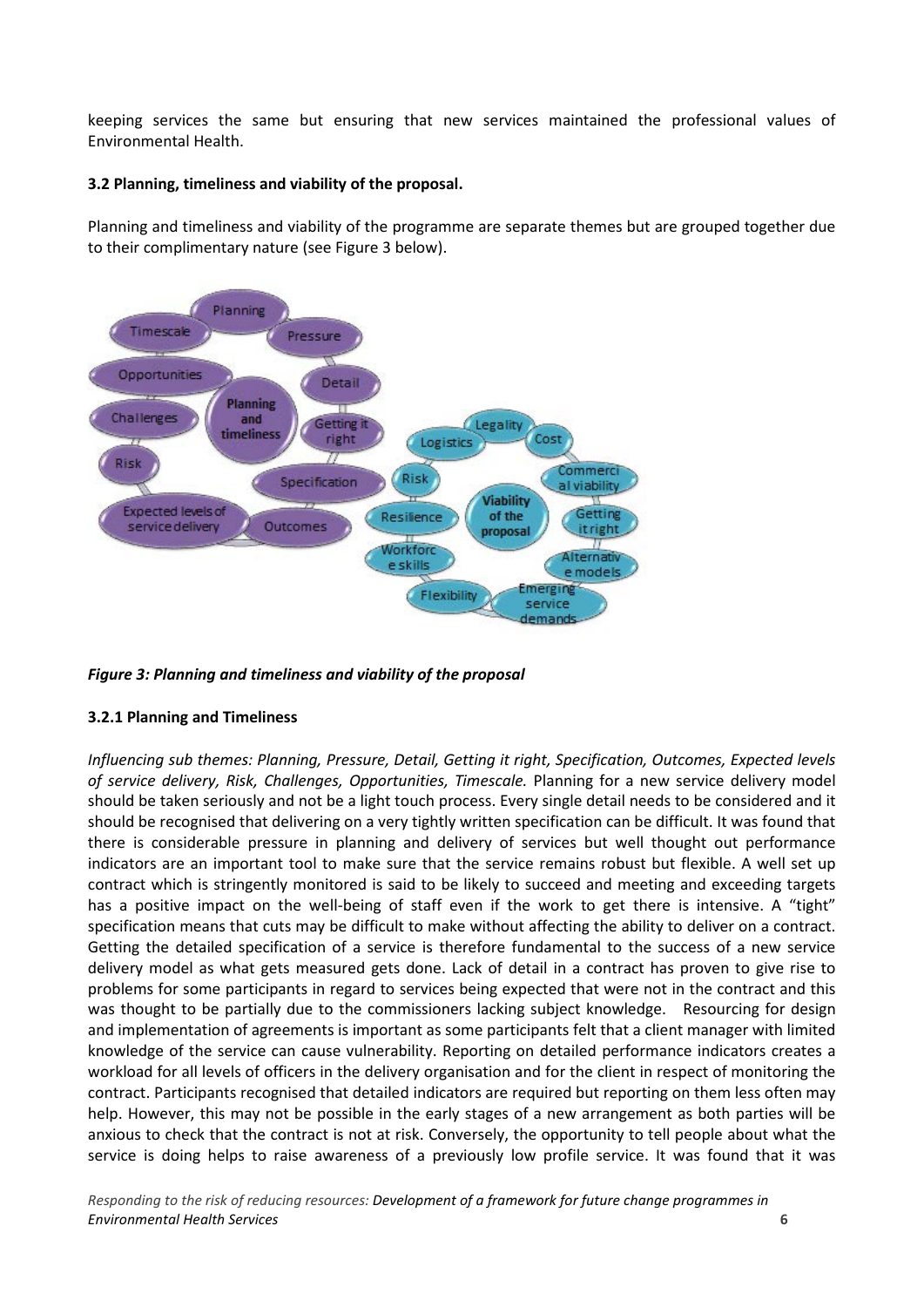important to include clauses in the agreement around raising concern and early termination if issues are not getting addressed. A mechanism to oversee shared services was suggested as good practice and an example of this was the setting up of a governance board and with representatives from both sides. Participants identified particular risks in transferring small parts of a service, on the other hand, from a resilience perspective; sharing small services across a region can bring a wider pool of technical people to help at a time when expertise is disappearing from local authorities. Resilience of small services should be considered at the planning stage with contingencies built in to deal with key personnel becoming unavailable. Although, it is important to pay close attention to "getting it right" it is also important to ensure that the process is carried out in a timely manner. Having a short timescale for implementing change has been difficult for some participants and it has meant that other commitments were not addressed or had not had sufficient time devoted to them. Bringing in resource to support the process can be helpful but this is countered by the need for those setting up the contracts to have sufficient knowledge of the services being considered.

#### **3.2.2 Viability of the proposal**

*Influencing sub themes: Legality, Cost, Commercial viability, Getting it right, Alternative models, Emerging service demands, Flexibility, Workforce skills, Resilience, Risk, Logistics.* Commercial models of Environmental Health service delivery require a profit margin which is very difficult to achieve when bidding to deliver services for organisations where the cuts and diversion of funding have meant that regulatory services are already very lean. Participants expressed a concern that austerity had affected EHS more than other departments, effectively marginalising the service. In turn some of the organisations studied suggested that the only way to make money would be to cut staff leading to a risk that services could not be delivered. Most participants question whether outsourcing Environmental Health on its own is viable at all and think that regulatory services are too small to operate commercially as a standalone service. Equally participants suggest that viability of other models including mutualisation cannot work with small single authority services. Another risk for consideration is the legality of a Local Authority discharging its functions through a third party. This has been explored through legal consultation and the consensus is that it is possible with proper governance in place, but this required substantial thought and any mistakes would pose a serious risk of legal challenge at macro and micro levels. Seeing Environmental Health as a regulatory service causes participants concern, the use of regulation is a tool used to protect public health but it is misguided to think of Environmental Health purely as a regulatory service. Participants not involved in outsourcing worry that the public service ethos may be lost in more commercial models of service delivery believing that ultimately such changes have the potential to impact greatly on those in the community already at a disadvantage. Issues such as poverty and health inequalities and preventative interventions that work towards long term goals may not hold enough interest for companies on 10 or 15 year contracts. However, participants from an outsourced service do not agree, and maintain, that to date, the essence of Environmental Health has not been lost in translation. Redesigning or commissioning services gives the opportunity to think about what is really needed rather than just carrying on doing more or less of the same. Services such as Environmental Health usually have to be locally delivered and so savings cannot be easily made by relocating or centralising although some specialisms may be more suitable for regionalisation. Regionalised or shared service models may be operate over a large geographical area and some participants found that distance is a challenge both for front line services and from a management perspective. However, shared services are working well in most of the organisations involved in the study. Harmonising terms and conditions of employment for staff are flagged as very important when looking at a shared service model or where authorities are joining together. Getting it right in the planning stages was seen as essential to ensure that models are viable. All participants allude to this and the consequences of getting it wrong can damage the relationship between the authority, the profession and the community. Involving those with an in depth knowledge of Environmental Health services in the commissioning of services or drawing up of contracts ensured that sufficient detail was included in new models of service delivery.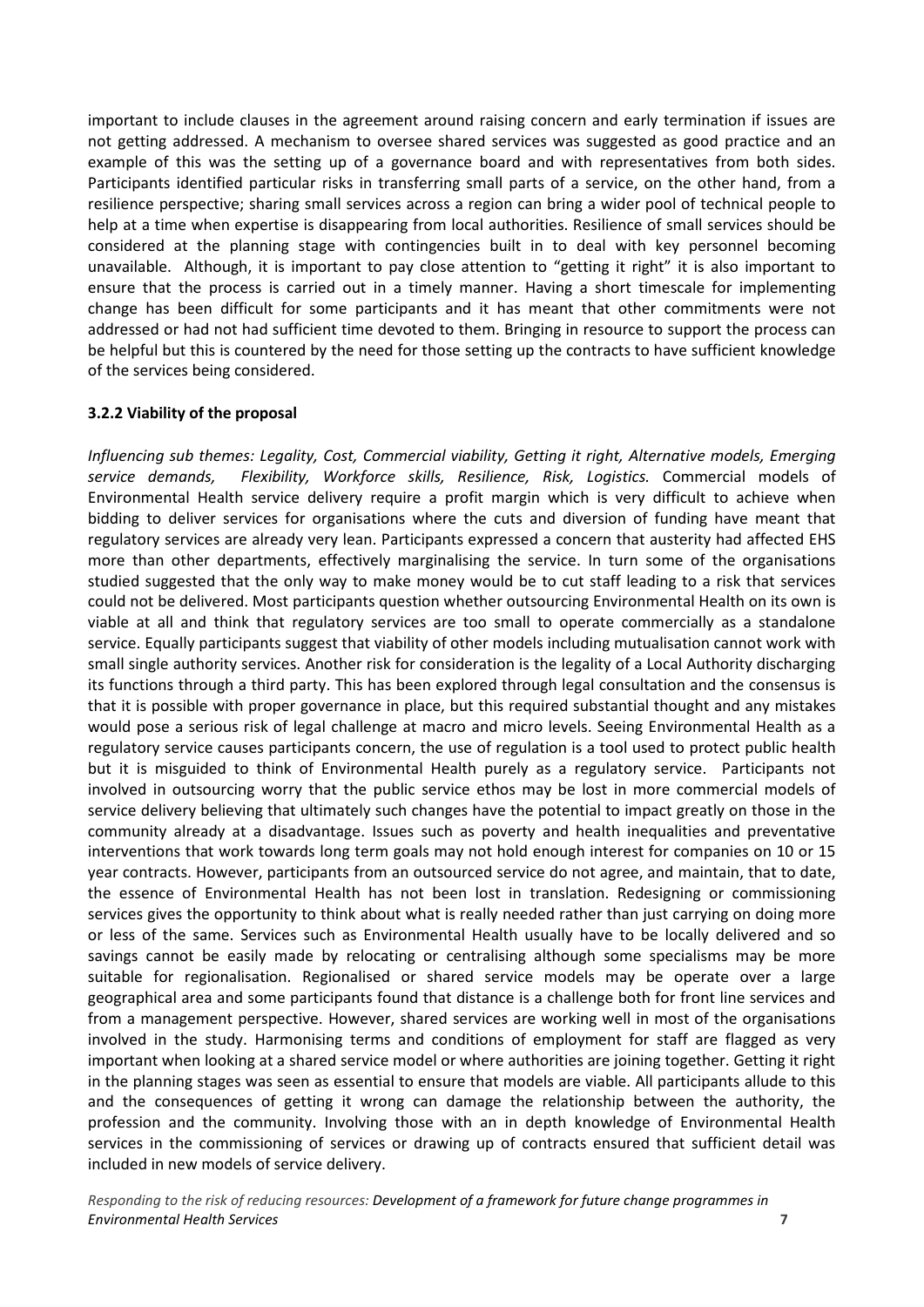#### **3.3 Managing changes effectively and meaningful consultation**

Managing changes effectively and meaningful consultation are separate themes but are grouped together due to their complimentary nature (see Figure 4 below).



*Figure 4: Managing changes effectively and meaningful consultation*

#### **3.3.1 Managing changes effectively**

*Influencing sub themes: Fear, anxiety, Impact of changes, Difficult, Process, Trust, Conflict, Customer Satisfaction, Emerging service demands, Skills development.* Managing change effectively was found to be essential to a successful delivery of a new service model in Environmental Health. Change is difficult and this was expressed by all participants, but the way change is managed can ease the process and improve the experience of those affected. One clear element was to embrace the change and to seek to influence the outcome to provide a positive solution. What is apparent is that the participants wanted to ensure that the decisions being made are appropriate and that the service delivered continued to protect and improve citizens' health irrespective of the model of delivery. However, the participants found that the way the change is being managed is influential but it is equally important to ensure the decisions made now are the right ones as they will shape the future of not only the Environmental Health profession but of the people and environment that the service has set out to protect and improve. Trust commonly came up as in issue for participants and organisations, with the level of trust depending on the participant's role in the change process. Participants felt that it is important to nurture relationships throughout the organisation and to develop the trust. Trust was also shown to be an issue between different types of organisations, for example, local authorities have a history of benchmarking their services against each other but this level of comparison is not thematic between commercial organisations and local authorities making comparison of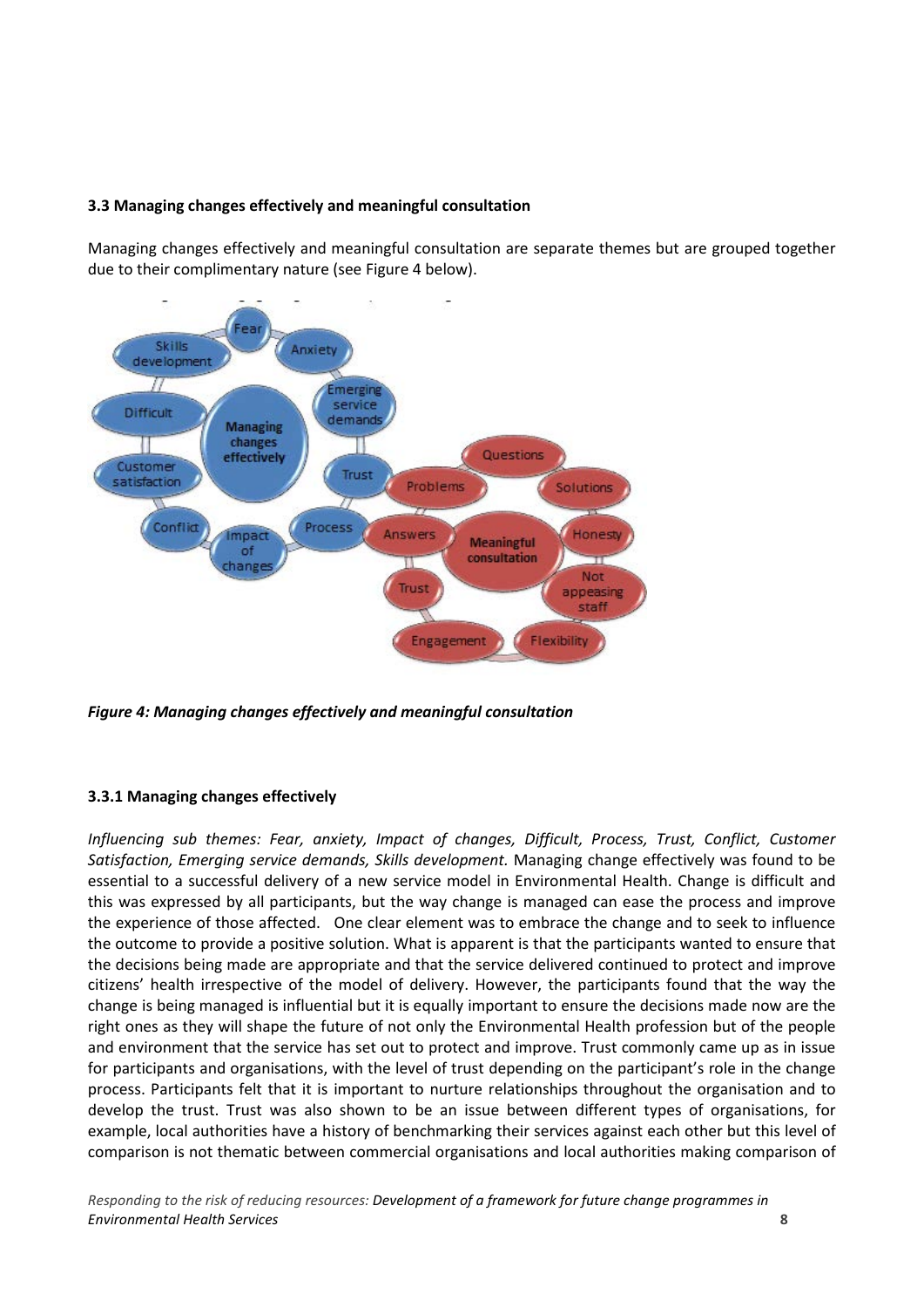service delivery difficult. Participants reported that in the early stages of privatisation there was a degree of suspicion between those involved in provision of public goods and those in the commercial sector. New service delivery models often results in new leadership and a need for demonstrable judgement of success. This has resulted in increased reporting and recording giving the staff the impression that they were no longer trusted

Conflict between organisations is something that is mentioned by participants, but with potential advantages in setting out a more formalised service with agreement or contract, although many participants recognised a need for maintained flexibility. The differences in overarching organisational culture and psychology were not just limited to the public/private sector divide. It was noted that some of the local authorities working together were very different in nature, and conflicting political leadership was found to be an issue. This is a critical issue since the political make up of local authorities may alter as part of the electoral process, as can leadership and direction, and this may well impact on shared services both current and proposed. Likewise not all shared services span similar local environments, demographics and local economies resulting in differing priorities and agendas. It is, of course, possible to overcome these differences but the local issues do need to be well understood by those who are responsible for setting up new service delivery models. Skills of managers of services affected by change have to be developed. Reporting on contracts and acting more commercially is not always part of the skill base of the participants although most participants report that they have adapted well. Customer satisfaction was flagged as very important to all participants although in most cases it was too early to assess whether customer satisfaction had been affected by changes in service delivery. All participants agreed that customer service was a priority in effectively managing the changes. Fear and anxiety were experienced by participants undergoing change but this was more common in the early stages of planning. One significant issue established is the knowledge of the service by senior managers, with services not led by a regulatory practitioner more at risk of creating fear and distrust. This fear and anxiety was not equally held by all participants with some seeing the opportunities early on whilst others felt anxiety in the early stages but later on began to see the opportunities, this is in line with other research into organisational change which found that the response to change may be staged as follows: denial; defence; discarding; adaptation and internalization (Carnell 2003).

## **3.3.2 Meaningful consultation**

*Influencing sub themes: Questions, Answers, Honesty, Not appeasing staff, Flexibility, Engagement, Trust, Solutions, Problems.* Questions and answers are the building blocks of consultation. If questions are not answered then this may lead to staff feeling that they are being appeased and that the consultation is not meaningful*.* Staff consultation groups were well received by participants who were involved but some felt that only the positives were highlighted in an attempt to sell the proposal and participants recommended that consultation be realistic from the first stages. For some participants initial excitement at the prospect of more support and resilience was depleted as the process went on and the reality was not as promised. Openness and honesty was seen as very important so that people do not feel that a decision has already being made. Some participants mentioned leaking of information which raised issues of trust which, in turn, led to lack of engagement in the consultation period whilst others felt unsettled if decisions about which way to go still hadn't been made. It was recognised that it is a fine balance getting people on board and engaging them whilst still being honest and sharing as much information as is available and still maintaining the need for confidentiality of sensitive information. The need for meaningful consultation is further supported by Smollen (2015) who found that uncertainty, unclear roles, lack of consultation/participation, relationships and stress of others all caused stress during a change process. Some participants were worried that the consultation period had not addressed the true nature of the work of Environmental Health Practitioners. For example, the use of time management matrixes to predict staff resources required raised concerns that some of the richness and quality of service would be lost in an organisation that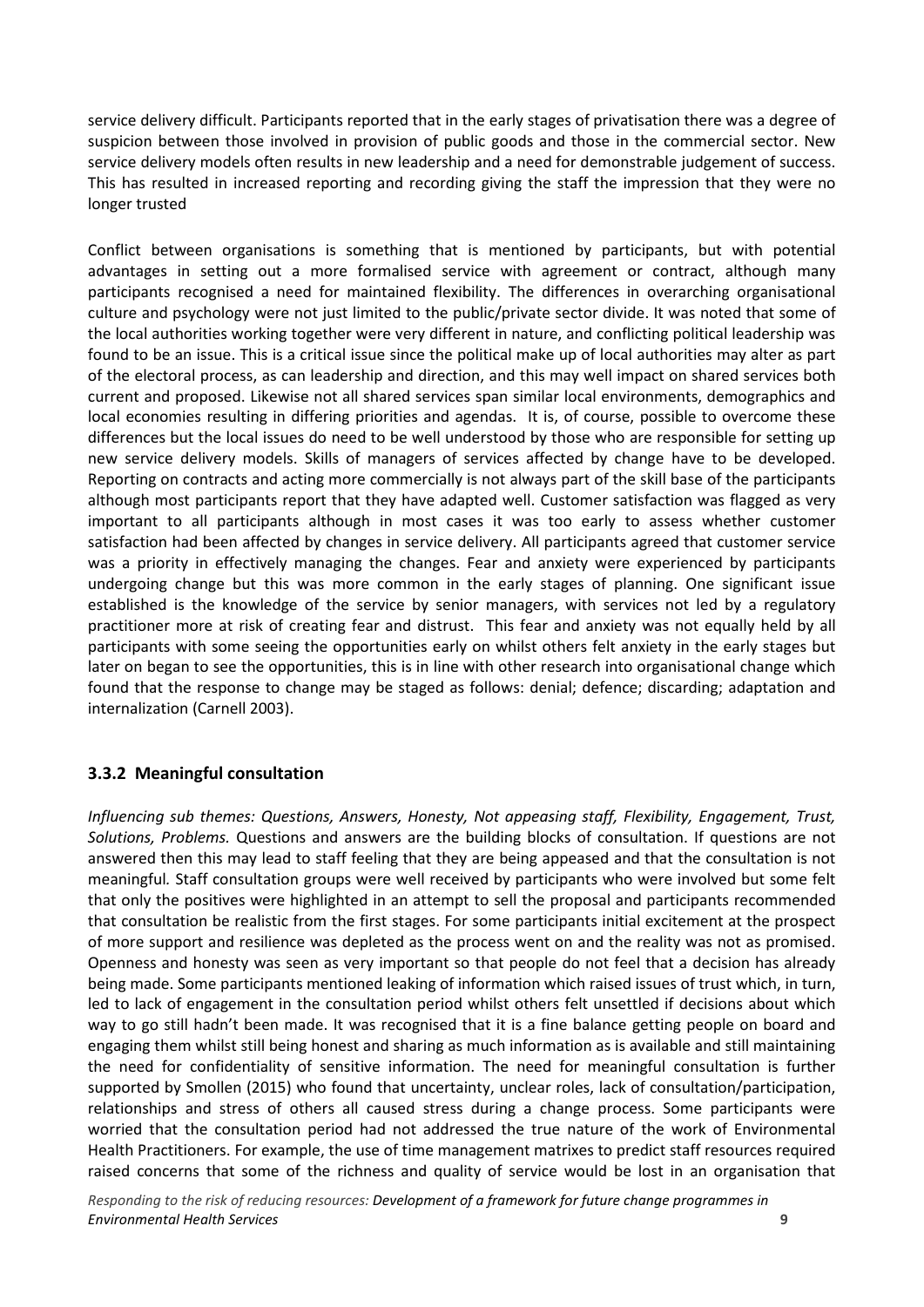delivers a public service using business models such as time management. There were also concerns about the difficulties in delivering bespoke services to different LAs and having to make decisions about how to carry out the work differently according to the political direction of the area. Participants did not feel that this had been addressed in the consultation, probably because it was an unknown entity.

#### **4. Conclusions**

The main themes that have emerged from the data analysis are: Understanding the reasons for change, Managing changes effectively, Understanding the nature of Environmental Health, Viability of the proposal, Meaningful consultation and Planning and timeliness. Ensuring that key personel understand the reasons for change when it is forced by external influences can reduce the risk of losing experienced staff and their associated skills and may enhance opportunities to rethink the service making for leaner delivery. Managing changes effectively helps deal with the difficulties that redesign of services can bring. Anticipating the challenges and dealing with them effectively whist taking on board the views of the key players reduces the risk of alienation and improves the resilience of the evolved service model. Understanding the nature of Environmental Health is therefore essential for people who are involved in drawing up contracts or commissioning services in order to reduce the risk of the service failing to deliver the expected outcomes. Getting it right ensures that a service delivery model is viable, maximises its resilience and reduces the risk of failure in service delivery. The larger the scale of the project, and the bigger the change, the more emphasis participants made in respect of getting it right and recognising the risk. An effective and meaningful consultation will acknowledge unknowns and build in flexibility around these in the eventual service design to ensure a robust service model. Getting it right at the planning stage and allowing sufficient time for implanting the changes maximises the chances of providing a resilient service model with a smooth transition for customers, staff and management.

These themes should not be considered in isolation as each is an intrinsic component of a successful change process in response to the risk of reducing resource for English Environmental Health services. The themes and influencing sub themes identified in this study have the potential to be developed into a framework to show lessons learned which Environmental Health services can consider when planning or making changes to their model of service delivery. Environmental Health services undergoing such transformation may benefit from taking into account the lessons learnt by organisations that have previously undergone significant change in their response to the risk of a reducing resource. The participating organisations in this study are unique in terms of their operational context, resources, political and history which may not be replicated in other contexts. However, regulatory services in local authorities seek to deliver similar service domains since the service is an executive agent of government legislation and they operate in the same macro context and macro political environment. As such, it is hoped that the broad lessons captured from these early adopters of new service paradigms can be utilised by other agencies. In terms of future interpretation, each organisation should consider their own context, politics and history in the employment of the lessons learnt (Bell 2005).

#### **5. Recommendations and dissemination**

Three heads of Environmental Health services from local authorities who were not involved in the initial stage of the research have considered the findings and have agreed the themes as relevant and recommended timely dissemination to Heads of UK Environmental Health services to inform future change management practice and to reduce the risk of regulatory failure in a climate of reducing resource. The next step is to further refine the emergent themes into a product which can facilitate Environmental Health services wishing to draw on the lessons learned to inform their future practice.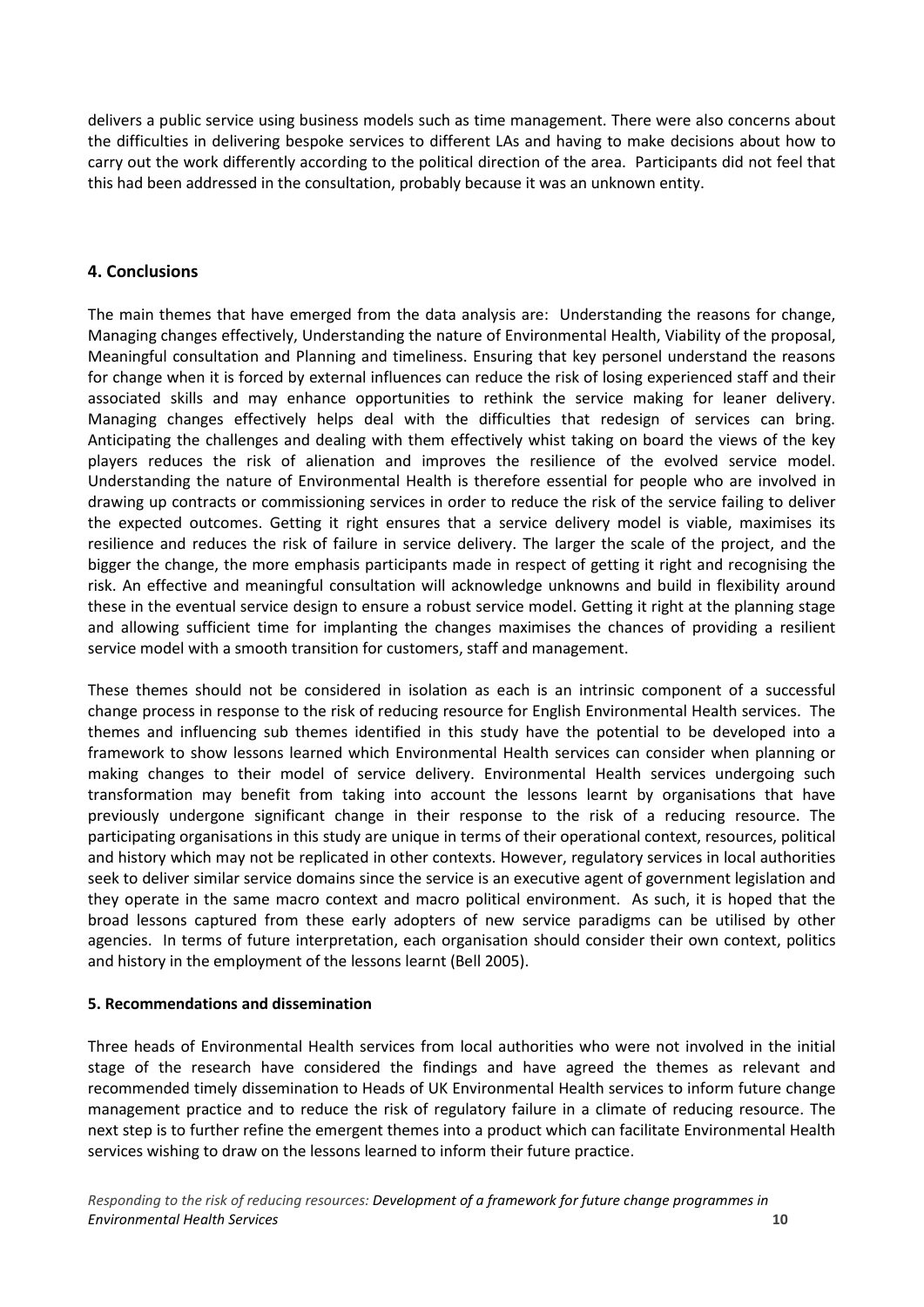#### **References**

Bell J (2005) Doing Your Research Project, Open University Press, Maidenhead

- Braun, V. and Clarke, V. (2006) Using thematic analysis in psychology. Qualitative Research in Psychology, 3 (2). pp. 77-101. ISSN 1478-0
- Carnell C. (2003): Managing Change in Organizations, Pearson Education Ltd, Harlow
- CIEH Environmental Health Workforce Survey 2014/15. [www.cieh.org](http://www.cieh.org/) *accessed November 2015*
- Gainsbury S and Neville S (2015). Austerity's £18bn impact on local services, Financial times: July 19, 2015 5:23 pm,
- Grant Thornton UK (2014): Responding to the challenge: alternative delivery models in local government: [www.grant-thornton.co.uk](http://www.grant-thornton.co.uk/) *accessed November 2015*
- Harris K. (2005),"UK public sector reform and the "performance agenda" in UK local government", Personnel Review, Vol. 34 Iss 6 pp. 681 – 696 , Emerald Insight
- Kellett (2008) Is the better regulation agenda producing better regulation? Journal of environmental law & management lawtext publishing limited Pg 221-231 KELLETT : UKELA : (2008) 20 ELM 221
- Local Government Association (2015a): Remodelling public protection, The future of council's regulatory services: [www.local.gov.uk/d](http://www.local.gov.uk/shared-services-map)ocuments *accessed November 2015*
- Local Government Association (2015b) Shared Services Map [www.local.gov.uk/shared-services-map](http://www.local.gov.uk/shared-services-map) *accessed November 2015*
- Massey A & Pyper R (2005) Public Management and Modernisation in Britain, Palgrave Macmillan, Basingstoke
- Robson C (2002). Real World Research, Blackwell Publishing Ltd, Oxford,
- Sandford M. (2015a). Cities and Local Government Devolution Bill 2015-16 [HL]: BRIEFING PAPER Number CBP07322, 8 October 2015 [www.parliament.uk](http://www.parliament.uk/) *accessed November 2015*
- Sandford M. (2015b) Local government: new models of service delivery, BRIEFING PAPER Number CBP05950,5 May 2015 www,parliament.uk *accessed February 2016*
- Smollan R. (2015), Causes of stress before, during and after organizational change: a qualitative study, Journal of Organizational Change Management, Vol. 28 Iss 2 pp. 301 – 314
- WHO (Western Pacific Region) (2006), Enforcement of Public Health Legislation, Geneva WHO
- Yin,Robert K. (2009), Case Study Research: Design and Methods, Sage Publications, London